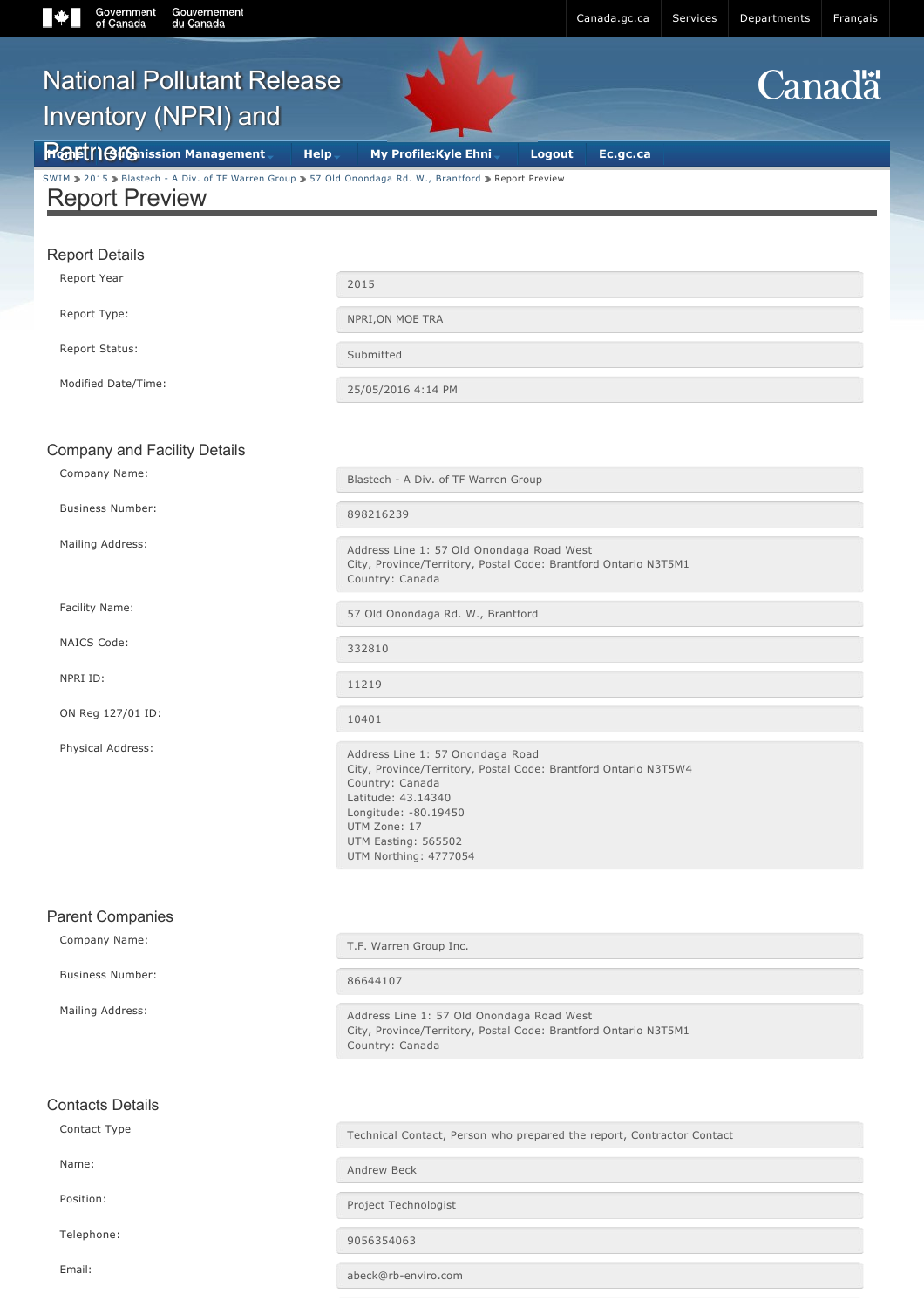| Independent contractor/consultant company<br>name: | Rubidium Environmental                                                                                                              |
|----------------------------------------------------|-------------------------------------------------------------------------------------------------------------------------------------|
| Mailing Address:                                   | Address Line 1: 208 - 3228 Service Rd South<br>City, Province/Territory, Postal Code: Burlington Ontario L7N 3H8<br>Country: Canada |
| Contact Type                                       | Certifying Official, Highest Ranking Employee                                                                                       |
| Name:                                              | Tim Bowman                                                                                                                          |
| Position:                                          | General Manager                                                                                                                     |
| Telephone:                                         | 5197543724                                                                                                                          |
| Email:                                             | Tim.Bowman@tfwarren.com                                                                                                             |
| Mailing Address:                                   | Address Line 1: 57 Old Onondaga Road West<br>City, Province/Territory, Postal Code: Brantford Ontario N3T 5M1<br>Country: Canada    |

## General Information

| Number of employees:                                                                                     | 55                                   |
|----------------------------------------------------------------------------------------------------------|--------------------------------------|
| Activities for Which the 20,000-Hour Employee<br>Threshold Does Not Apply:                               | None of the above                    |
| Activities Relevant to Reporting Dioxins,<br>Furans and Hexacholorobenzene:                              | None of the above                    |
| Activities Relevant to Reporting of Polycyclic<br>Aromatic Hydrocarbons (PAHs):                          | Wood preservation using creosote: No |
| Is this the first time the facility is reporting to<br>the NPRI (under current or past ownership):       | <b>No</b>                            |
| Is the facility controlled by another Canadian<br>company or companies:                                  | Yes                                  |
| Did the facility report under other<br>environmental regulations or permits:                             | <b>No</b>                            |
| Is the facility required to report one or more<br>NPRI Part 4 substances (Criteria Air<br>Contaminants): | Yes                                  |
| Was the facility shut down for more than one<br>week during the year:                                    | <b>No</b>                            |
| Operating Schedule - Days of the Week:                                                                   | Mon, Tue, Wed, Thu, Fri              |
| Usual Number of Operating Hours per day:                                                                 | 16                                   |
| Usual Daily Start Time (24h) (hh:mm):                                                                    | 07:00                                |

#### Substance List

| <b>CAS RN</b> | <b>Substance Name</b>                   | <b>Releases</b> | <b>Releases (Speciated VOCs)</b> | <b>Disposals</b> | Recvcling | Unit   |
|---------------|-----------------------------------------|-----------------|----------------------------------|------------------|-----------|--------|
| $80 - 05 - 7$ | Bisphenol A                             | N/A             | N/A                              | N/A              | N/A       | kg     |
| NA - M09      | PM10 - Particulate Matter <= 10 Microns | 0.0100          | N/A                              | N/A              | N/A       | tonnes |
| NA - M16      | Volatile Organic Compounds (VOCs)       | 16.7500         | 2.4960                           | N/A              | N/A       | tonnes |
| $NA - 14$     | Zinc (and its compounds)                | N/A             | N/A                              | N/A              | N/A       | tonnes |

## Applicable Programs

| <b>CAS RN</b> | <b>Substance Name</b>                   | <b>NPRI</b>    | <b>ON MOE TRA</b> | <b>ON MOE Reg 127/01</b> | First report for<br>this substance to<br>the ON MOE TRA |
|---------------|-----------------------------------------|----------------|-------------------|--------------------------|---------------------------------------------------------|
| 80-05-7       | <b>Bisphenol A</b>                      | <b>No</b>      | <b>No</b>         |                          | <b>No</b>                                               |
| NA - M09      | PM10 - Particulate Matter <= 10 Microns | N <sub>o</sub> | <b>No</b>         |                          | <b>No</b>                                               |
| NA - M16      | Volatile Organic Compounds (VOCs)       | Yes            | Yes               |                          | <b>No</b>                                               |
| NA - 14       | Zinc (and its compounds)                | Yes            | <b>Yes</b>        |                          | Yes                                                     |

## TRA Exit Record

| <b>CAS RN</b> | Substance<br>Name | Circumstance(s) that apply | Describe the circumstances that lead to<br>the criteria no longer being met | Describe the information and any<br>quantifications relied upon for making the<br>determination |
|---------------|-------------------|----------------------------|-----------------------------------------------------------------------------|-------------------------------------------------------------------------------------------------|
|               |                   |                            | The substance did not meet the The facility did not use an epoxy resin that | The information provided from company MSDS                                                      |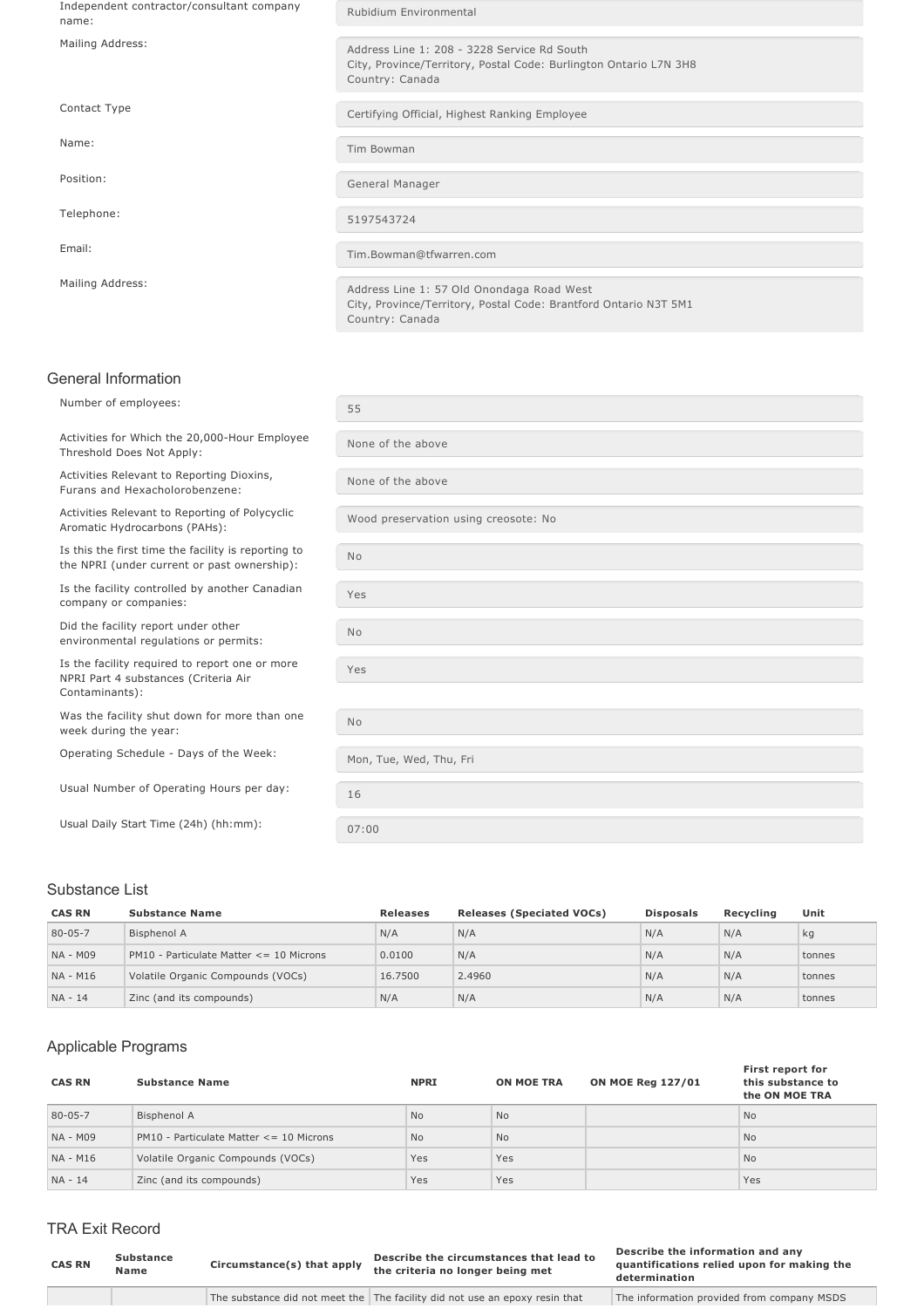| <b>CAS RN</b> | <b>Substance</b><br>Name                              | Circumstance(s) that apply                                                   | Describe the circumstances that lead to<br>the criteria no longer being met                                     | Describe the information and any<br>quantifications relied upon for making the<br>determination                       |
|---------------|-------------------------------------------------------|------------------------------------------------------------------------------|-----------------------------------------------------------------------------------------------------------------|-----------------------------------------------------------------------------------------------------------------------|
| $80 - 05 - 7$ | Bisphenol A                                           | criteria to provide information<br>to NPRI                                   | contained Bisphenol-A for the 2015 reporting<br>year                                                            | sheets of the epoxy resins did not contain<br>Bisphenol-A                                                             |
| NA - M09      | $PM10 -$<br>Particulate Matter<br>$\leq$ = 10 Microns | The substance did not meet the<br>criteria to provide information<br>to NPRI | Higher quality emission factor used for the<br>calculation of particulate matter exhaust<br>through a bag house | Used the MOE emission factor of 20 mg/m^3 for the<br>calculation of particulate matter exhaust through a<br>bag house |

### General Information about the Substance Releases and Transfers of the Substance

| <b>CAS RN</b> | <b>Substance Name</b>                | Was the substance<br>released on-site | The substance will be reported as the sum of<br>releases to all media (total of 1 tonne or less) | 1 tonne or more of a Part 5 Substance<br>(Speciated VOC) was released to air |
|---------------|--------------------------------------|---------------------------------------|--------------------------------------------------------------------------------------------------|------------------------------------------------------------------------------|
| 80-05-7       | Bisphenol A                          | <b>No</b>                             | <b>No</b>                                                                                        | N <sub>o</sub>                                                               |
| NA - M16      | Volatile Organic<br>Compounds (VOCs) |                                       | <b>No</b>                                                                                        | Yes                                                                          |
| $NA - 14$     | Zinc (and its<br>compounds)          | <b>No</b>                             | <b>No</b>                                                                                        | N <sub>o</sub>                                                               |

#### General Information about the Substance - Disposals and Off-site Transfers for Recycling

| <b>CAS RN</b> | <b>Substance</b><br>Name                | site), or transferred for treatment prior to<br>final disposal | Was the substance disposed of (on-site or off- Is the facility required to report on disposals of Was the substance<br>tailings and waste rock for the selected<br>reporting period | transferred off-site for<br>recycling |
|---------------|-----------------------------------------|----------------------------------------------------------------|-------------------------------------------------------------------------------------------------------------------------------------------------------------------------------------|---------------------------------------|
| $80 - 05 - 7$ | Bisphenol A                             | N <sub>0</sub>                                                 | N <sub>o</sub>                                                                                                                                                                      | <b>No</b>                             |
| NA - M16      | Volatile Organic<br>Compounds<br>(VOCs) |                                                                |                                                                                                                                                                                     |                                       |
| $NA - 14$     | Zinc (and its<br>compounds)             | <b>No</b>                                                      | <b>No</b>                                                                                                                                                                           | <b>No</b>                             |

#### General Information about the Substance Nature of Activities

| <b>CAS RN</b> | <b>Substance Name</b>             | <b>Manufacture the Substance</b> | <b>Process the Substance</b> | <b>Otherwise Use of the Substance</b> |
|---------------|-----------------------------------|----------------------------------|------------------------------|---------------------------------------|
| 80-05-7       | Bisphenol A                       |                                  | As a formulation component   |                                       |
| NA - M16      | Volatile Organic Compounds (VOCs) |                                  |                              |                                       |
| $NA - 14$     | Zinc (and its compounds)          |                                  | As a formulation component   |                                       |

#### Substances added to/removed from the report

| <b>CAS RN</b> | Substance<br>Name           | <b>Added/Removed Comment</b> |                                                                                                                                                                                                     |  |
|---------------|-----------------------------|------------------------------|-----------------------------------------------------------------------------------------------------------------------------------------------------------------------------------------------------|--|
| $NA - 14$     | Zinc (and its<br>compounds) | Added                        | Various zinc based paints were used in process in 2015 based off of a mass balance estimation. Increased data<br>quality in product information and usage were obtained in the 2015 reporting year. |  |

#### TRA Quantifications

| <b>CAS RN</b> | <b>Substance Name</b>             | Use, Creation, Contained | Quantity       | Use ranges for public reporting |
|---------------|-----------------------------------|--------------------------|----------------|---------------------------------|
| NA - M16      | Volatile Organic Compounds (VOCs) | Use                      | 16.75 tonnes   | Yes                             |
| NA - M16      | Volatile Organic Compounds (VOCs) | Creation                 | $0.003$ tonnes | Yes                             |
| NA - M16      | Volatile Organic Compounds (VOCs) | Contained                |                |                                 |
| $NA - 14$     | Zinc (and its compounds)          | Use                      | 17.70 tonnes   | Yes                             |
| $NA - 14$     | Zinc (and its compounds)          | Creation                 | 0 tonnes       | <b>No</b>                       |
| $NA - 14$     | Zinc (and its compounds)          | Contained                | 17.70 tonnes   | Yes                             |

#### TRA Quantifications VOC Breakdown List

| <b>CAS RN</b> | <b>Substance Name</b>  | Use, Creation, Contained | Quantity     |
|---------------|------------------------|--------------------------|--------------|
| $95 - 63 - 6$ | 1,2,4-Trimethylbenzene | Use                      | 1.258 tonnes |
| $95 - 63 - 6$ | 1,2,4-Trimethylbenzene | Creation                 | 0 tonnes     |
| $78 - 93 - 3$ | Methyl ethyl ketone    | Use                      | 1.238 tonnes |

### TRA Quantifications - Total Speciated VOCs

| <b>Use, Creation, Contained</b> | Quantity             |
|---------------------------------|----------------------|
| Use                             | $\vert$ 2.496 tonnes |
| Creation                        | 0 tonnes             |

#### TRA Quantifications - Others

| <b>CAS RN</b> | <b>Substance Name</b> | <b>Change in Method</b><br>of Quantification | Reasons<br>Change | Description of how the change impact<br>tracking and quantification of the substance normal course of events change | Incidents out of the | <b>Significant</b> |
|---------------|-----------------------|----------------------------------------------|-------------------|---------------------------------------------------------------------------------------------------------------------|----------------------|--------------------|
|               | Volatile Organic      |                                              |                   |                                                                                                                     |                      |                    |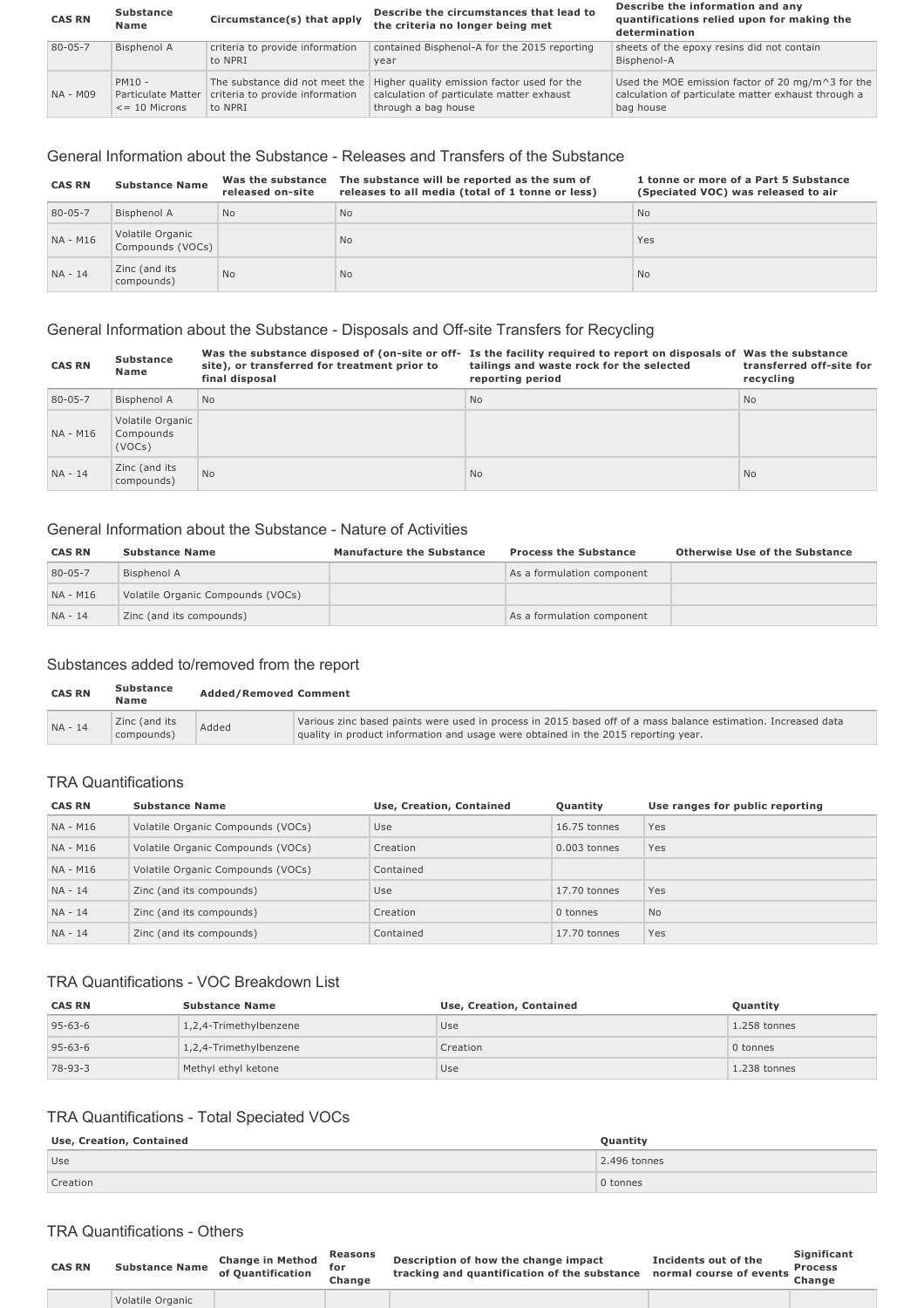| <b>CAS RN</b>   | <b>Substance Name</b>       | <b>Change in Method</b><br>of Quantification | Reasons<br>for<br>Change | Description of how the change impact<br>tracking and quantification of the substance | Incidents out of the<br>normal course of events | Significant<br><b>Process</b><br>Change |
|-----------------|-----------------------------|----------------------------------------------|--------------------------|--------------------------------------------------------------------------------------|-------------------------------------------------|-----------------------------------------|
| <b>NA - M16</b> | Compounds<br>(VOCs)         |                                              |                          |                                                                                      |                                                 | <b>No</b>                               |
| NA - 14         | Zinc (and its<br>compounds) |                                              |                          |                                                                                      |                                                 | <b>No</b>                               |

#### On-site Releases - Releases to air

| <b>CAS RN</b> | <b>Substance Name</b>                       | Category                       | <b>Basis of Estimate</b>        | <b>Detail Code</b> | <b>Ouantity</b> |
|---------------|---------------------------------------------|--------------------------------|---------------------------------|--------------------|-----------------|
| NA - M09      | $PM10 - Particulate Matter \leq 10$ Microns | Stack or Point Releases        | E2 - Published Emission Factors |                    | $0.01$ tonnes   |
| NA - M16      | Volatile Organic Compounds (VOCs)           | Stack or Point Releases        | C - Mass Balance                |                    | $16.75$ tonnes  |
| NA - M16      | Volatile Organic Compounds (VOCs)           | Other Sources - Speciated VOCs | NA - Not Applicable             |                    | $16.75$ tonnes  |

#### On-site Releases - Releases to air - Total

| <b>CAS RN</b> | <b>Substance Name</b>                       | <b>Total - Releases to Air</b> |
|---------------|---------------------------------------------|--------------------------------|
| NA - M09      | $PM10 - Particulate Matter \leq 10$ Microns | $\vert$ 0.01 tonnes            |
| NA - M16      | Volatile Organic Compounds (VOCs)           | $\vert$ 16.75 tonnes           |

#### On-site Releases - Releases to air - VOC Breakdown List

| Category                       | <b>CAS RN</b> | <b>Substance Name</b>  | <b>Ouantity</b> |
|--------------------------------|---------------|------------------------|-----------------|
| Other Sources - Speciated VOCs | $95 - 63 - 6$ | 1,2,4-Trimethylbenzene | $1.258$ tonnes  |
| Other Sources - Speciated VOCs | $78 - 93 - 3$ | Methyl ethyl ketone    | $1.238$ tonnes  |

#### On-site Releases - Total

### On-site Releases - Monthly Breakdown of Annual Releases

| <b>CAS RN</b> | Substance<br>Name                                      | Jan  | Feb  | Mar  | Apr  | May  | June | July | Aug  | Sept | Oct  | Nov  | Dec  |
|---------------|--------------------------------------------------------|------|------|------|------|------|------|------|------|------|------|------|------|
| NA - M09      | PM10 -<br>Particulate<br>Matter $\leq$ =<br>10 Microns | 8.33 | 8.33 | 8.34 | 8.33 | 8.33 | 8.34 | 8.33 | 8.33 | 8.34 | 8.33 | 8.33 | 8.34 |
| NA - M16      | Volatile<br>Organic<br>Compounds<br>(VOCs)             | 8.33 | 8.33 | 8.34 | 8.33 | 8.33 | 8.34 | 8.33 | 8.33 | 8.34 | 8.33 | 8.33 | 8.34 |

#### On-site Releases - Reasons for Changes in Quantities Released from Previous Year

| <b>CAS RN</b> | <b>Substance Name</b>                            | <b>Reasons for Changes in Quantities</b><br><b>Disposed from Previous Year</b>       | <b>Comments (Disposals)</b>                                                                                                               |
|---------------|--------------------------------------------------|--------------------------------------------------------------------------------------|-------------------------------------------------------------------------------------------------------------------------------------------|
| 80-05-7       | Bisphenol A                                      | No significant change (i.e. $<$ 10%) or no<br>change                                 |                                                                                                                                           |
| NA - 14       | Zinc (and its<br>compounds)                      | Not applicable (first year reporting this<br>substance)                              |                                                                                                                                           |
| NA - M09      | PM10 - Particulate<br>Matter $\leq$ = 10 Microns | Changes in production levels<br>Other (specify in On-site Releases<br>comment field) | Change in the calculation of particulate matter through a bag house using MOE<br>emission factor instead of assuming a control efficiency |
| NA - M16      | Volatile Organic<br>Compounds (VOCs)             | Changes in production levels<br>Other (specify in On-site Releases<br>comment field) | Higher data quality provided by the company                                                                                               |

#### Disposals - Reasons and Comments

| <b>CAS RN</b> | <b>Substance Name</b>       | <b>Reasons Why Substance Was</b><br><b>Disposed</b> | <b>Reasons for Changes in Quantities Disposed from</b><br><b>Previous Year</b> | Comments<br>(Disposals) |
|---------------|-----------------------------|-----------------------------------------------------|--------------------------------------------------------------------------------|-------------------------|
| 80-05-7       | Bisphenol A                 |                                                     | No significant change (i.e. $<$ 10%) or no change                              |                         |
| $NA - 14$     | Zinc (and its<br>compounds) |                                                     | Not applicable (first year reporting this substance)                           |                         |

### Recycling - Reasons and Comments

| <b>CAS RN</b> | <b>Substance Name</b>       | <b>Reasons Why Substance Was</b><br>Recvcled | <b>Reasons for Changes in Quantities Recycled from Previous</b><br>Year | Comments |
|---------------|-----------------------------|----------------------------------------------|-------------------------------------------------------------------------|----------|
| $80 - 05 - 7$ | Bisphenol A                 |                                              | No significant change (i.e. $<$ 10%) or no change                       |          |
| $NA - 14$     | Zinc (and its<br>compounds) |                                              | Not applicable (first year reporting this substance)                    |          |

## Comparison Report - Enters, Creation, Contained in Product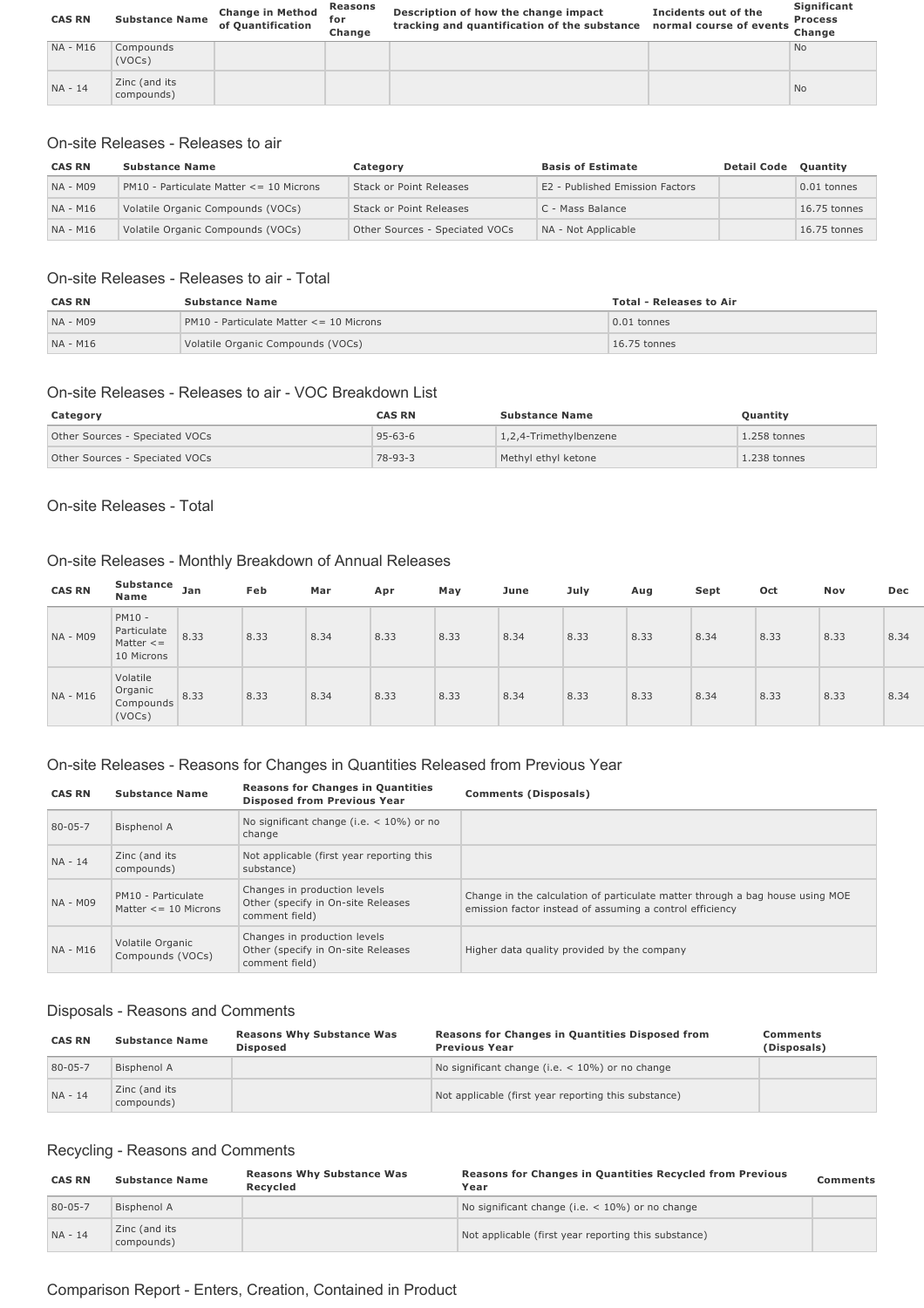| <b>CAS RN</b> | Substance<br><b>Name</b> | Ιs<br><b>Breakdown</b> | Category                     | Quantity        | <b>Last Reported</b><br><b>Ouantity</b> | <b>Reporting Period of Last Reported</b><br>Ouantitv | Change    | % Change |
|---------------|--------------------------|------------------------|------------------------------|-----------------|-----------------------------------------|------------------------------------------------------|-----------|----------|
| 78-93-3       | Methyl ethyl<br>ketone   | Yes                    | Enters the facility<br>(Use) | 1.238<br>tonnes | 16.302 tonnes                           | 2014                                                 | $-15.064$ | $-92.41$ |

#### Comparison Report - Enters, Creation, Contained in Product : Reason(s) for Change

| <b>CAS RN</b> | <b>Substance Name</b>             |       | Reason(s) for Change Other Reason                                                  |
|---------------|-----------------------------------|-------|------------------------------------------------------------------------------------|
| NA - M16      | Volatile Organic Compounds (VOCs) | Other | Uses of different raw materials in 2015 resulted in different usages of substances |

#### Comparison Report - On-site Releases

| <b>CAS RN</b> | <b>Substance</b><br>Name | Ιs<br><b>Breakdown</b> | Category                       | Quantity | <b>Last Reported</b><br><b>Ouantity</b> | <b>Reporting Period of Last Reported</b><br><b>Ouantity</b> | Change   | % Change |
|---------------|--------------------------|------------------------|--------------------------------|----------|-----------------------------------------|-------------------------------------------------------------|----------|----------|
| $78 - 93 - 3$ | Methyl ethyl<br>ketone   | Yes                    | Total Releases to 1.238<br>Air | tonnes   | 2.93 tonnes                             | 2014                                                        | $-1.692$ | $-57.75$ |

#### Comparison Report - On-site Releases - Reason(s) for Change

| <b>CAS RN</b> | <b>Substance Name</b>                   | Reason(s) for Change Other Reason |                                                                                      |
|---------------|-----------------------------------------|-----------------------------------|--------------------------------------------------------------------------------------|
| NA - M16      | Volatile Organic Compounds (VOCs) Other |                                   | Uses of different raw materials in 2015 resulted in different releases of substances |
|               |                                         |                                   |                                                                                      |

#### Pollution Prevention

| Does the facility have a documented pollution<br>prevention plan?                                      | <b>No</b> |
|--------------------------------------------------------------------------------------------------------|-----------|
| Did the facility complete any pollution<br>prevention activities in the current NPRI<br>reporting year | <b>No</b> |

## Progress on TRA Plan - Objectives

| <b>CAS RN</b> | <b>Substance Name</b>        | <b>Objectives</b>                                                                                                                                 |
|---------------|------------------------------|---------------------------------------------------------------------------------------------------------------------------------------------------|
| $95 - 63 - 6$ | $1,2,4-$<br>Trimethylbenzene | No objectives                                                                                                                                     |
| $78 - 93 - 3$ | Methyl ethyl ketone          | Blastech will address methods that can result in the reduced use and releases of the target substances by up to 5% over the next<br>2 to 5 years. |

#### Progress on TRA Plan - Targets

| <b>CAS RN</b> | <b>Substance Name</b>  | <b>Ouantity</b>    | Years              | <b>Description of Target</b> |
|---------------|------------------------|--------------------|--------------------|------------------------------|
| $95 - 63 - 6$ | 1,2,4-Trimethylbenzene | No quantity target | No timeline target |                              |
| $78 - 93 - 3$ | Methyl ethyl ketone    | 0.02 tonnes        |                    |                              |

#### Progress on TRA Plan - Description

| <b>CAS RN</b> | <b>Substance Name</b>  | <b>Ouantity</b>    | Years              | <b>Description of Target</b> |
|---------------|------------------------|--------------------|--------------------|------------------------------|
| $95 - 63 - 6$ | 1,2,4-Trimethylbenzene | No quantity target | No timeline target |                              |
| $78 - 93 - 3$ | Methyl ethyl ketone    | No quantity target | No timeline target |                              |

#### Progress on TRA Plan - Toxic Reduction Options Implemented

| <b>CAS RN</b> | Substance<br><b>Name</b>  | <b>Activity</b>                                            | Steps that were taken in the<br>reporting period to<br>implement the toxic<br>reduction option | of the<br>description of<br>the steps               | Public summary Comparison of the steps that were described<br>in the plan for implementation with the actual<br>steps taken during the reporting period | <b>Public summary</b><br>of the<br>comparison of<br>the steps |
|---------------|---------------------------|------------------------------------------------------------|------------------------------------------------------------------------------------------------|-----------------------------------------------------|---------------------------------------------------------------------------------------------------------------------------------------------------------|---------------------------------------------------------------|
| $78 - 93 - 3$ | Methyl<br>ethyl<br>ketone | Training<br>related to<br>toxics<br>substance<br>reduction | No further steps have been<br>taken at this time                                               | No further steps<br>have been taken<br>at this time | No further steps have been taken at this time                                                                                                           | No further steps<br>have been taken<br>at this time           |

## Progress on TRA Plan - Reductions due to Options Implemented - Good operator practice or training

| <b>CAS RN</b> | <b>Substance</b><br>Name  | Activity                                          | <b>Reductions due to Options Implemented</b>                                                                                                                  | <b>Ouantity</b> |
|---------------|---------------------------|---------------------------------------------------|---------------------------------------------------------------------------------------------------------------------------------------------------------------|-----------------|
| $78 - 93 - 3$ | Methyl<br>ethyl<br>ketone | Training related to toxics<br>substance reduction | The amount of reduction in <b>use</b> of the substance at the facility during the reporting period that<br>resulted due to the steps described:               | No Amount       |
| $78 - 93 - 3$ | Methyl<br>ethyl<br>ketone | Training related to toxics<br>substance reduction | The amount of reduction in <b>creation</b> of the substance at the facility during the reporting period that<br>resulted due to the steps described:          | No Amount       |
| $78 - 93 - 3$ | Methyl<br>ethyl<br>ketone | Training related to toxics<br>substance reduction | The amount of reduction in the substance <b>contained in product</b> at the facility during the reporting<br>period that resulted due to the steps described: | No Amount       |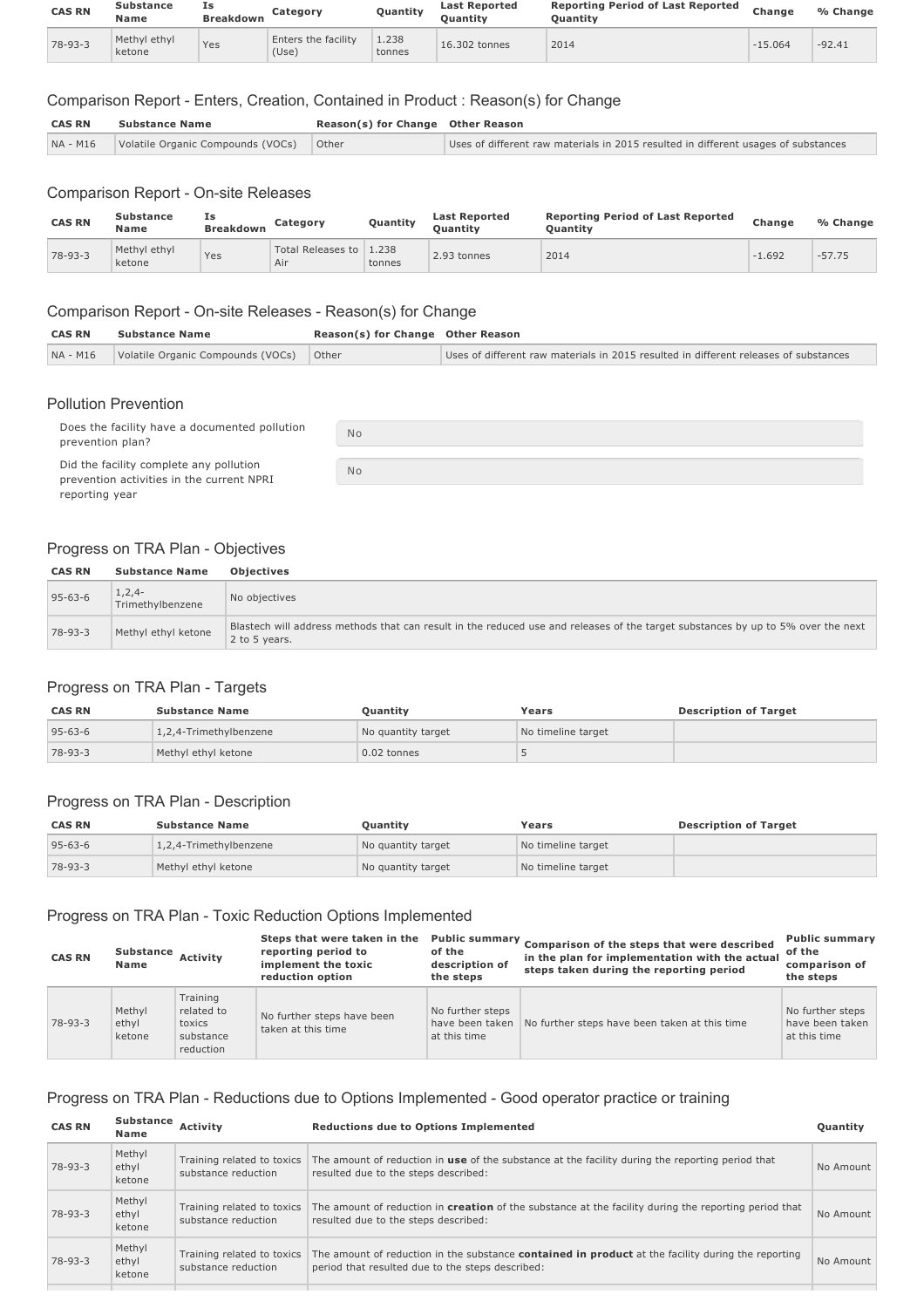| <b>CAS RN</b> | Substance<br>Name         | Activity                                          | <b>Reductions due to Options Implemented</b>                                                                                                                                                    | Quantity  |
|---------------|---------------------------|---------------------------------------------------|-------------------------------------------------------------------------------------------------------------------------------------------------------------------------------------------------|-----------|
| $78 - 93 - 3$ | Methyl<br>ethyl<br>ketone | Training related to toxics<br>substance reduction | The amount of reduction in <b>release to air</b> of the substance at the facility during the reporting period<br>that resulted due to the steps described:                                      | No Amount |
| $78 - 93 - 3$ | Methyl<br>ethyl<br>ketone | Training related to toxics<br>substance reduction | The amount of reduction in <b>release to water</b> of the substance at the facility during the reporting<br>period that resulted due to the steps described:                                    | No Amount |
| $78 - 93 - 3$ | Methyl<br>ethyl<br>ketone | Training related to toxics<br>substance reduction | The amount of reduction in <b>release to land</b> of the substance at the facility during the reporting<br>period that resulted due to steps described:                                         | No Amount |
| 78-93-3       | Methyl<br>ethyl<br>ketone | Training related to toxics<br>substance reduction | The amount of reduction in the substance disposed on-site (including tailings and waste rocks) at<br>the facility during the reporting period that resulted due to the steps described:         | No Amount |
| 78-93-3       | Methyl<br>ethyl<br>ketone | Training related to toxics<br>substance reduction | The amount of reduction in the substance <b>disposed off-site</b> (including tailings and waste rocks) at<br>the facility during the reporting period that resulted due to the steps described: | No Amount |
| $78 - 93 - 3$ | Methyl<br>ethyl<br>ketone | Training related to toxics<br>substance reduction | The amount of reduction in the substance recycled off-site at the facility during the reporting<br>period that resulted due to the steps described:                                             | No Amount |

### Progress on TRA Plan - Additional Actions

| <b>CAS RN</b> | <b>Substance</b><br>Name       | Were there any additional actions outside the plan Describe any additional actions that<br>taken during the reporting period to reduce the<br>use and/or creation of the substance? | were taken during the reporting period of the description of the<br>to achieve the plan's objectives | Provide a public summary<br>additional action taken |
|---------------|--------------------------------|-------------------------------------------------------------------------------------------------------------------------------------------------------------------------------------|------------------------------------------------------------------------------------------------------|-----------------------------------------------------|
| $95 - 63 - 6$ | $1, 2, 4-$<br>Trimethylbenzene | N <sub>0</sub>                                                                                                                                                                      |                                                                                                      |                                                     |
| 78-93-3       | Methyl ethyl<br>ketone         | <b>No</b>                                                                                                                                                                           |                                                                                                      |                                                     |

### Progress on TRA Plan - Reductions due to additional actions taken

| <b>CAS RN</b> | <b>Substance</b><br>Name       | Reductions due to additional actions taken                                                                                                                                                                          | Quantity |
|---------------|--------------------------------|---------------------------------------------------------------------------------------------------------------------------------------------------------------------------------------------------------------------|----------|
| $95 - 63 - 6$ | $1, 2, 4-$                     | The amount of reduction in use of the substance at the facility during the reporting period that resulted due to the<br>Trimethylbenzene additional actions.                                                        |          |
| $95 - 63 - 6$ | $1, 2, 4-$                     | The amount of reduction in creation of the substance at the facility during the reporting period that resulted due to the<br>Trimethylbenzene additional actions.                                                   |          |
| $95 - 63 - 6$ | $1, 2, 4-$                     | The amount of reduction in the substance <b>contained in product</b> at the facility during the reporting period that resulted<br>Trimethylbenzene due to the additional actions.                                   |          |
| $95 - 63 - 6$ | $1, 2, 4-$                     | The amount of reduction in <b>release to air</b> of the substance at the facility during the reporting period that resulted due to<br>Trimethylbenzene the additional actions.                                      |          |
| $95 - 63 - 6$ | $1, 2, 4-$                     | The amount of reduction in release to water of the substance at the facility during the reporting period that resulted<br>Trimethylbenzene due to the additional actions.                                           |          |
| $95 - 63 - 6$ | $1, 2, 4-$                     | The amount of reduction in release to land of the substance at the facility during the reporting period that resulted due<br>Trimethylbenzene to additional actions.                                                |          |
| $95 - 63 - 6$ | $1, 2, 4-$                     | The amount of reduction in the substance <b>disposed on-site</b> (including tailings and waste rocks) at the facility during the<br>Trimethylbenzene reporting period that resulted due to the additional actions.  |          |
| $95 - 63 - 6$ | $1, 2, 4-$                     | The amount of reduction in the substance <b>disposed off-site</b> (including tailings and waste rocks) at the facility during the<br>Trimethylbenzene reporting period that resulted due to the additional actions. |          |
| $95 - 63 - 6$ | $1, 2, 4-$<br>Trimethylbenzene | The amount of reduction in the substance <b>recycled off-site</b> at the facility during the reporting period that resulted due<br>to the additional actions.                                                       |          |
| $78 - 93 - 3$ | Methyl ethyl<br>ketone         | The amount of reduction in use of the substance at the facility during the reporting period that resulted due to the<br>additional actions.                                                                         |          |
| $78 - 93 - 3$ | Methyl ethyl<br>ketone         | The amount of reduction in creation of the substance at the facility during the reporting period that resulted due to the<br>additional actions.                                                                    |          |
| 78-93-3       | Methyl ethyl<br>ketone         | The amount of reduction in the substance contained in product at the facility during the reporting period that resulted<br>due to the additional actions.                                                           |          |
| 78-93-3       | Methyl ethyl<br>ketone         | The amount of reduction in <b>release to air</b> of the substance at the facility during the reporting period that resulted due to<br>the additional actions.                                                       |          |
| 78-93-3       | Methyl ethyl<br>ketone         | The amount of reduction in release to water of the substance at the facility during the reporting period that resulted<br>due to the additional actions.                                                            |          |
| $78 - 93 - 3$ | Methyl ethyl<br>ketone         | The amount of reduction in <b>release to land</b> of the substance at the facility during the reporting period that resulted due<br>to additional actions.                                                          |          |
| $78 - 93 - 3$ | Methyl ethyl<br>ketone         | The amount of reduction in the substance <b>disposed on-site</b> (including tailings and waste rocks) at the facility during the<br>reporting period that resulted due to the additional actions.                   |          |
| $78 - 93 - 3$ | Methyl ethyl<br>ketone         | The amount of reduction in the substance <b>disposed off-site</b> (including tailings and waste rocks) at the facility during the<br>reporting period that resulted due to the additional actions.                  |          |
| $78 - 93 - 3$ | Methyl ethyl<br>ketone         | The amount of reduction in the substance <b>recycled off-site</b> at the facility during the reporting period that resulted due<br>to the additional actions.                                                       |          |

#### Progress on TRA Plan - Amendments

| <b>CAS RN</b> | <b>Substance</b><br>Name | Were any amendments made<br>to the toxic substance<br>reduction plan during the |
|---------------|--------------------------|---------------------------------------------------------------------------------|
|               |                          | reporting period                                                                |

**Description any amendments that were made to the toxic substance reduction plan during the reporting period**

**Provide a public summary of the description of any amendments that were made to the toxic substance reduction plan during the reporting period**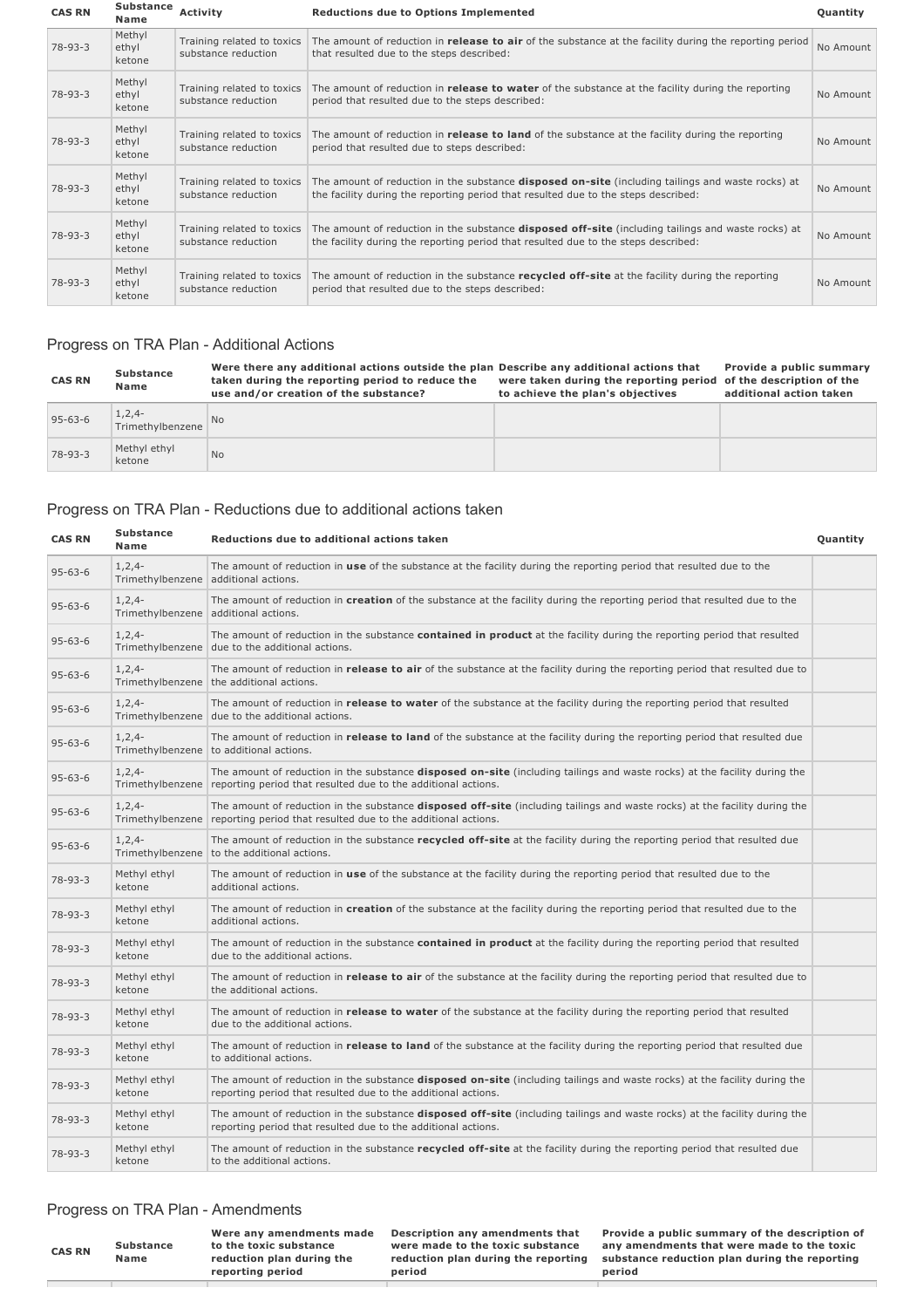| <b>CAS RN</b> | <b>Substance</b><br>Name       | Were any amendments made<br>to the toxic substance<br>reduction plan during the<br>reporting period | Description any amendments that<br>were made to the toxic substance<br>reduction plan during the reporting<br>period | Provide a public summary of the description of<br>any amendments that were made to the toxic<br>substance reduction plan during the reporting<br>period |
|---------------|--------------------------------|-----------------------------------------------------------------------------------------------------|----------------------------------------------------------------------------------------------------------------------|---------------------------------------------------------------------------------------------------------------------------------------------------------|
| $95 - 63 - 6$ | $1, 2, 4-$<br>Trimethylbenzene | <b>No</b>                                                                                           |                                                                                                                      |                                                                                                                                                         |
| $78 - 93 - 3$ | Methyl ethyl<br>ketone         | N <sub>o</sub>                                                                                      |                                                                                                                      |                                                                                                                                                         |

## Report Submission and Electronic Certification

#### NPRI - Electronic Statement of Certification

Specify the language of correspondence

English

Comments (optional)

I hereby certify that I have exercised due diligence to ensure that the submitted information is true and complete. The amounts and values for the facility(ies) identified below are accurate, based on reasonable estimates using available data. The data for the facility(ies) that I represent are hereby submitted to the programs identified below using the Single Window Reporting Application.

I also acknowledge that the data will be made public.

Note: Only the person identified as the Certifying Official or the authorized delegate should submit the report(s) identified below.

| Company Name                                 |  |
|----------------------------------------------|--|
| Blastech - A Div. of TF Warren Group         |  |
| Certifying Official (or authorized delegate) |  |
| Tim Bowman                                   |  |
| Report Submitted by                          |  |

Kyle Ehni

I, the Certifying Official or authorized delegate, agree with the statements above and acknowledge that by pressing the "Submit Report(s)" button, I am electronically certifying and submitting the facility report(s) for the identified company to its affiliated programs.

#### ON MOE TRA - Electronic Certification Statement

#### Annual Report Certification Statement

As of 25/05/2016, I, Tim Bowman, certify that I have read the reports on the toxic substance reduction plans for the toxic substances referred to below and am familiar with their contents, and to my knowledge the information contained in the reports is factually accurate and the reports comply with the Toxics Reduction Act, 2009 and Ontario Regulation 455/09 (General) made under that Act.

#### TRA Substance List

| CAS RN   | Substance Name                    |
|----------|-----------------------------------|
| NA - M16 | Volatile Organic Compounds (VOCs) |
| NA - 14  | Zinc (and its compounds)          |

#### Exit Record Certification Statement

As of 25/05/2016, I Tim Bowman, certify that I have read the records created for the purposes of section 11.2 of Ontario Regulation 455/09 (General) made under the Toxics Reductions Act, (2009) in respect of the use and creation of the toxic substances refered to below at 57 Old Onondaga Rd. W., Brantford and am familiar with their contents and to my knowledge they are factually accurate.

#### TRA Exit Record Substances

| CAS RN                               | Substance Name                              |  |  |
|--------------------------------------|---------------------------------------------|--|--|
| <b>NA - M09</b>                      | $PM10 - Particulate Matter \leq 10$ Microns |  |  |
| $80 - 05 - 7$                        | <b>Bisphenol A</b>                          |  |  |
| Company Name                         |                                             |  |  |
| Blastech - A Div. of TF Warren Group |                                             |  |  |
| <b>Highest Ranking Employee</b>      |                                             |  |  |
| Tim Bowman                           |                                             |  |  |
| Report Submitted by                  |                                             |  |  |
| Kyle Ehni                            |                                             |  |  |
| Website address                      |                                             |  |  |

I, the highest ranking employee, agree with the certification statement(s) above and acknowledge that by checking the box I am electronically signing the statement(s). I also acknowledge that by pressing the 'Submit Report(s)' button I am submitting the facility record(s)/report(s) for the identified facility to the Director under the Toxics Reduction Act, 2009. I also acknowledge that the Toxics Reduction Act, 2009 and Ontario Regulation 455/09 provide the authority to the Director under the Act to make certain information as specified in subsection 27(5) of Ontario Regulation 455/09 available to the public.